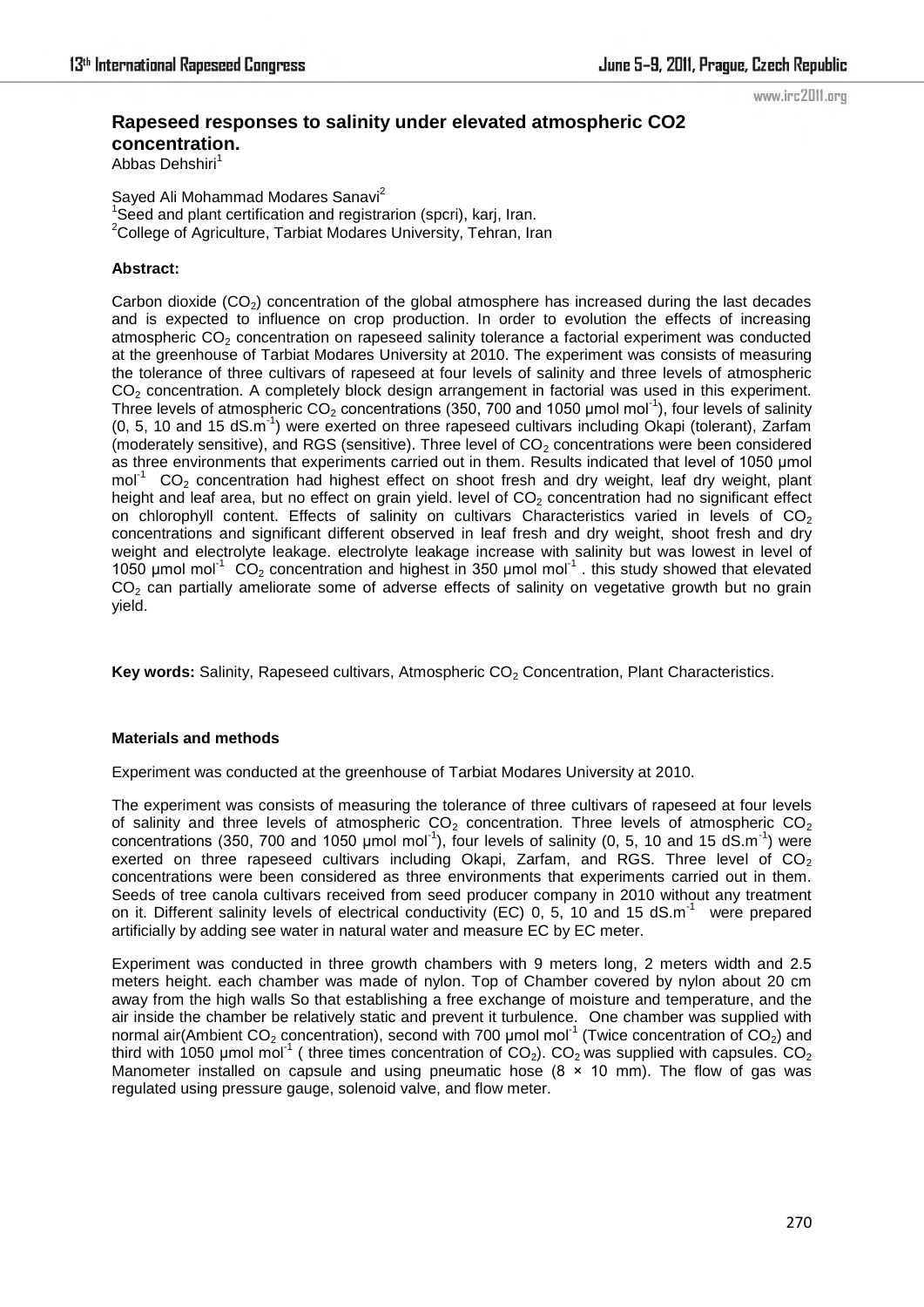www.irc2011.org

### **Results and Discussion**

 The results of variance analysis of data showed that cultivars have significant differences in most traits (table 1). The difference in total plant fresh weight, leaf area, leaf dry weight, root dry weight, number of leaves and branches, leaf chlorophyll content and chlorophyll fluorescence was quite significant. Salt treatment has quite significant effect on all measured traits. Air concentrations of carbon dioxide has quite significant effect on plant fresh weight, leaf area and dry weight, root dry weight, plant height, membrane stability and chlorophyll fluorescence parameters and significant effect on shoot dry weight and leaf fresh weight (Table 1). InTwice concentration of  $CO<sub>2</sub>$  with increasing salinity levels, plant fresh weight and shoot dry weight reduced in Zarfam and Okapi but has not significantly changed in RGS003 (Table 5). Considering that RGS003 is spring type and reproductive growth stage early is over. So during this process temperature was lower and conditions was more appropriate for photosynthesis and the use of excess  $CO<sub>2</sub>$  and photosynthetic surplus materials So twice normal concentration could reduce the effects of salinity and fixed plant fresh weight and shoot dry weight in RGS003. But Zarfam and Okapi had a longer growing period and reproductive stages and seed formation coincided with increased temperature, and excess  $CO<sub>2</sub>$  in these circumstances has not been able to reduce the effect of salinity. Many plants when conditions are cold and wet tolerate salinity better than hot and dry conditions. Under hot and dry conditions with increasing salinity yeild will be decreased faster compared with wet and cool conditions. mainly due to reduced ion accumulation or improve plant water relations in the wet and cold conditions. (Omami, 2005). inTwice concentration of  $CO<sub>2</sub>$ , with increasing levels of salinity, chlorophyll levels in all three cultivars increased. Given that between chlorophyll and total plant fresh weight of plant there is negative correlation,this probably is due to reduce development of cells and more elusive chlorophyll per unit leaf area. Leaf relative water content decreased in all three varieties that show twice concentration had no effect on the relative leaf water content. Chlorophyll fluorescence (FV / FM) was constant in Okapi , decreased in Zarfam and increased in RGS003, indicating efficiency of photosynthesis is different in cultivars. Grain yield remained unchanged in the three cultivars and twice concentration of  $CO<sub>2</sub>$  has no effect on yield. Membrane stability decreased in all three cultivars. In three times concentration of  $CO<sub>2</sub>$  with increasing salinity levels, decrease of plant fresh weight and shoot dry weight was high in Okapi, mild in Zarfam and unchanged in RGS003, indicates RGS003 better use of increased  $CO<sub>2</sub>$  concentration. Genetic capacity for use of photosynthetic substances in terms of increased  $CO<sub>2</sub>$  to maintain increased photosynthesis is very important (Drake et al., 1997). Chlorophyll in all three cultivars increased. As was stated before, increasing salinity has been increased chlorophyll and increased  $CO<sub>2</sub>$  concentration has not been able to affect it. Relative leaf water content with increasing salinity has declined in the Okapi but no significant difference in RGS003and Zarfam that show Okapi is the most sensitive in this case. Chlorophyll fluorescence (fv / fm) in the three different levels of salinity has remained stable and reflect the effect of increased  $CO<sub>2</sub>$ concentration on the reduction of chlorophyll fluorescence due to salinity. Leaf area decreased in all three varieties and membrane stability decreased in Okapi and was stable in RGS003. Three times concentration could prevent reduce of membrane stability duo to salinity in RGS003. But this effect is not seen in Zarfam and Okapi. Growth rates decreased by salinity greatly varies depending on plant species and to a lesser extent depending on the cultivar. Severity of the salinity response changes to interactions with environmental factors such as relative humidity, temperature, radiation and air pollution (Omami, 2005).

Interactions of cultivar  $\times$  Salt  $\times$  CO<sub>2</sub> concentration shows the effect of salinity on the characteristics and features of cultivars in different levels of carbon dioxide has been different. The differences in traits such as leaf dry weight, root dry weight and membrane ion leakage was significant (Table 1). Membrane ion leakage with increasing salinity levels increased. But this increase was minimum in three times concentration and was maximum in normal concentration. high Ion concentrations may be disrupt cell membranes and in interfering with the balance of solutes and absorption of mineral elements show symptoms of shortage of food similar to what occurs in the absence of salinity (Omami, 2005).In normal concentration of  $CO<sub>2</sub>$  in all three varieties with increasing salinity levels, plant fresh weight, leaf area and stability of membranes decreased and chlorophyll levels increased and relative leaf water content did not change.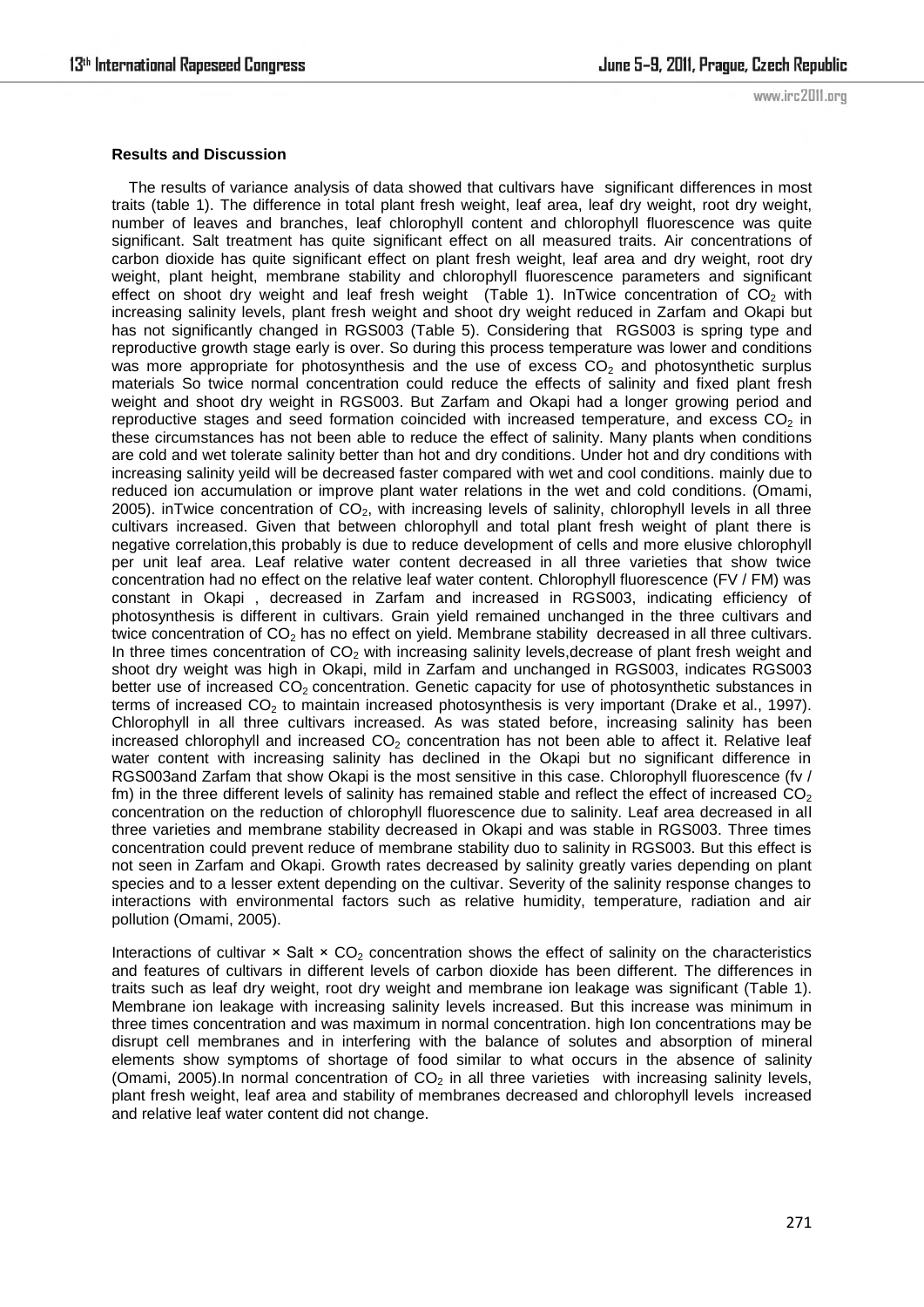www.irc2011.org

|                         |                | (MS)     |           |                    |                     |                |
|-------------------------|----------------|----------|-----------|--------------------|---------------------|----------------|
| S.O.V                   | d.f            | Stem     | dryFresh  | leaf<br>leaf area  | Leaf                | dryRoot<br>dry |
|                         |                | weight   | weight    |                    | weight <sup>1</sup> | weight         |
| CO <sub>2</sub> (C)     | $\overline{2}$ | $17.4*$  | 27.74*    | 24789.53**         | $1.97**$            | 265.86**       |
| $E_{a}$                 | 6              | 2.5      | 4.87      | 4325.49            | 0.112               | 4.97           |
| Variety (V)             | 2              | 13.6     | 1505.98** | 347679.25**20.21** |                     | 551.66**       |
| Salinity(S)             | 3              | 143.5**  | 278.48**  | 108921**           | $1.016**$           | 250.06**       |
| $(C \times V)$          | 4              | 2.8      | 51.20**   | 11590.2**          | $0.62**$            | 78.88**        |
| $(S \times C)$          | 6              | 6.7      | 8.65      | 3722.85            | $0.22*$             | $22.24*$       |
| $(S \times V)$          | 6              | $15.3**$ | 79.25**   | 15513**            | 0.13                | $30.27**$      |
| $(S \times C \times V)$ | 12             | 7.9      | 34.80 *   | 9559.74**          | $0.94**$            | 38.59**        |
| Experimental            | 66             | 4.93     | 7.62      | 3114.21            | 0.10                | 8.63           |
| Error                   |                |          |           |                    |                     |                |
| C.V (%)                 |                | 21.75    | 17.89     | 17.98              | 16.81               | 17.04          |

Table 1. Analysis of variance for characteristic in rapeseed cultivars under salinity and  $CO<sub>2</sub>$  treatments

|                         |                | (MS)    |                  |                   |                        |               |
|-------------------------|----------------|---------|------------------|-------------------|------------------------|---------------|
| S.O.V                   | d.f            | Leaf    | perBranch.plant- | Grain yield       | Memberan               | dry<br>Plant  |
|                         |                | plant   |                  |                   | ion leaching           | weight        |
| CO <sub>2</sub> (C)     | $\overline{2}$ | 14.9259 | 0.1944           |                   | 199841.44**500694.27** | 8260127.14**  |
| $E_{a}$                 | 6              | 10.57   | 1.41             | 25645.14          | 191183.591             | 4095511.14    |
| Variety (V)             | 2              | $106**$ | $4.11***$        | 37927.67          | 80594.89               | 1329790.34*   |
| Salinity(S)             | 3              | 78.13** | $9.19**$         | 193181.51**1.2107 |                        | 19902856.15** |
| $(C \times V)$          | 4              | 6.315   | 0.35             | 6531.28           | 170649.61**            | 2815940.57**  |
| $(S \times C)$          | 6              | 4.27    | 0.49             | 15440.57          | 42250.14               | 697109.2      |
| $(S \times V)$          | 6              | 16.76** | $1.48*$          | 45406.85*         | 102375.61**            | 1689575.82**  |
| $(S \times C \times V)$ | 12             | 9.07    | 0.29             | 11227.01          | 138076.85**            | 2278375.98**  |
| Experimental            | 66             | 5.62    | 0.569            | 15799.41          | 28245.5                | 3805489       |
| C.V (%)                 |                |         | 17.98<br>12.98   | 17.16             | 18.10                  | 16.35         |

|                                                                                    |     | (MS)                  |                     |            |                    |                          |              |
|------------------------------------------------------------------------------------|-----|-----------------------|---------------------|------------|--------------------|--------------------------|--------------|
| S.O.V                                                                              | d.f | chlorophyll<br>(SPAD) | relative<br>content | waterPlant | height             | Fresh<br>plant<br>weight | <b>FV/FM</b> |
| CO <sub>2</sub> (C)                                                                | 2   | 25.18**               | 57.47               |            | 440/0648**910.36** |                          | $0.186**$    |
| $E_{a}$                                                                            | 6   | 17.73                 | 56.01               |            | 81.48              | 221.16                   | 0.0083       |
| Variety (V)                                                                        | 2   | 189.23**              | 277.00              |            | 10.48              | 1493.2**                 | $0.0073*$    |
| Salinity(S)                                                                        | 3   | 927.93                | 1355.54**           |            | 5079.96**          | 5750.35**                | $0.0114**$   |
| $(C \times V)$                                                                     | 4   | 5.89                  | 166.49              |            | 81.36              | 101.34                   | 0.0033       |
| $(S \times C)$                                                                     | 6   | 28.37                 | 272.40              |            | 61.32              | 178.34                   | 0.0036       |
| $(S \times V)$                                                                     | 6   | 19.66                 | 328.94*             |            | 529.22**           | 525.03**                 | 0.0018       |
| $(S \times C \times V)$                                                            | 12  | 20.34                 | 20./87              |            | 43.32              | 205.75                   | 0.0022       |
| Experimental<br>Error                                                              | 66  | 15.07                 | 139.37              |            | 45.85              | 157.07**                 | 0.0019       |
| C.V (%)                                                                            |     | 7.23                  | 17.48               |            | 6.15               | 16.35                    | 7.13         |
| $\star$<br>$**$ , Cianificant of $E_0$ and $40$ probability lovels, representively |     |                       |                     |            |                    |                          |              |

\*, \*\*: Significant at 5% and 1% probability levels, respectively